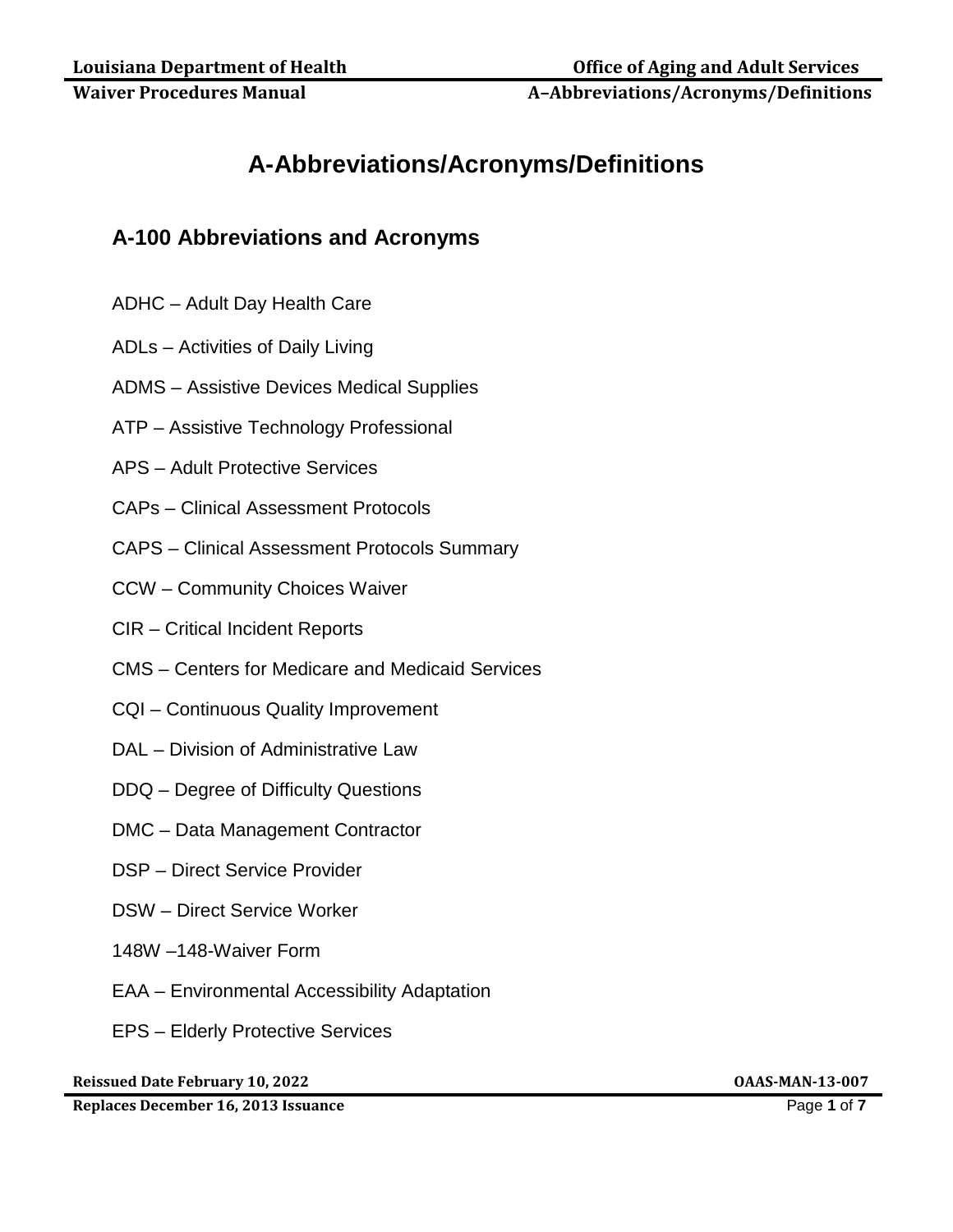### **Waiver Procedures Manual Manual A–Abbreviations/Acronyms/Definitions**

- 
- EVV -- Electronic Visit Verification
- FEA Fiscal Employer Agency
- FOC Freedom of Choice
- HCBS Home and Community-Based Services
- HHA Home Health Agency
- HSS Health Standards Section
- IADLs Instrumental Activities of Daily Living
- iHC -- interRAI Home Care
- IR Institutional Risk
- IRA Individual Responsibility Agreement
- LaMEDS -- Louisiana Medicaid Eligibility Determination System
- LASCA Louisiana Support Coordination Application
- LaSRS® -- Louisiana Service Reporting System
- LDH Louisiana Department of Health
- LTC Long Term Care
- LT-PCS Long Term-Personal Care Services
- LOC Level of Care
- MCL My Choice Louisiana
- MDS-HC –Minimum Data Set-Home Care
- MDS-NF Minimum Data Set-Nursing Facility
- MFP Money Follows the Person
- MPL My Place Louisiana
- MPSW Medicaid Program Supports and Waivers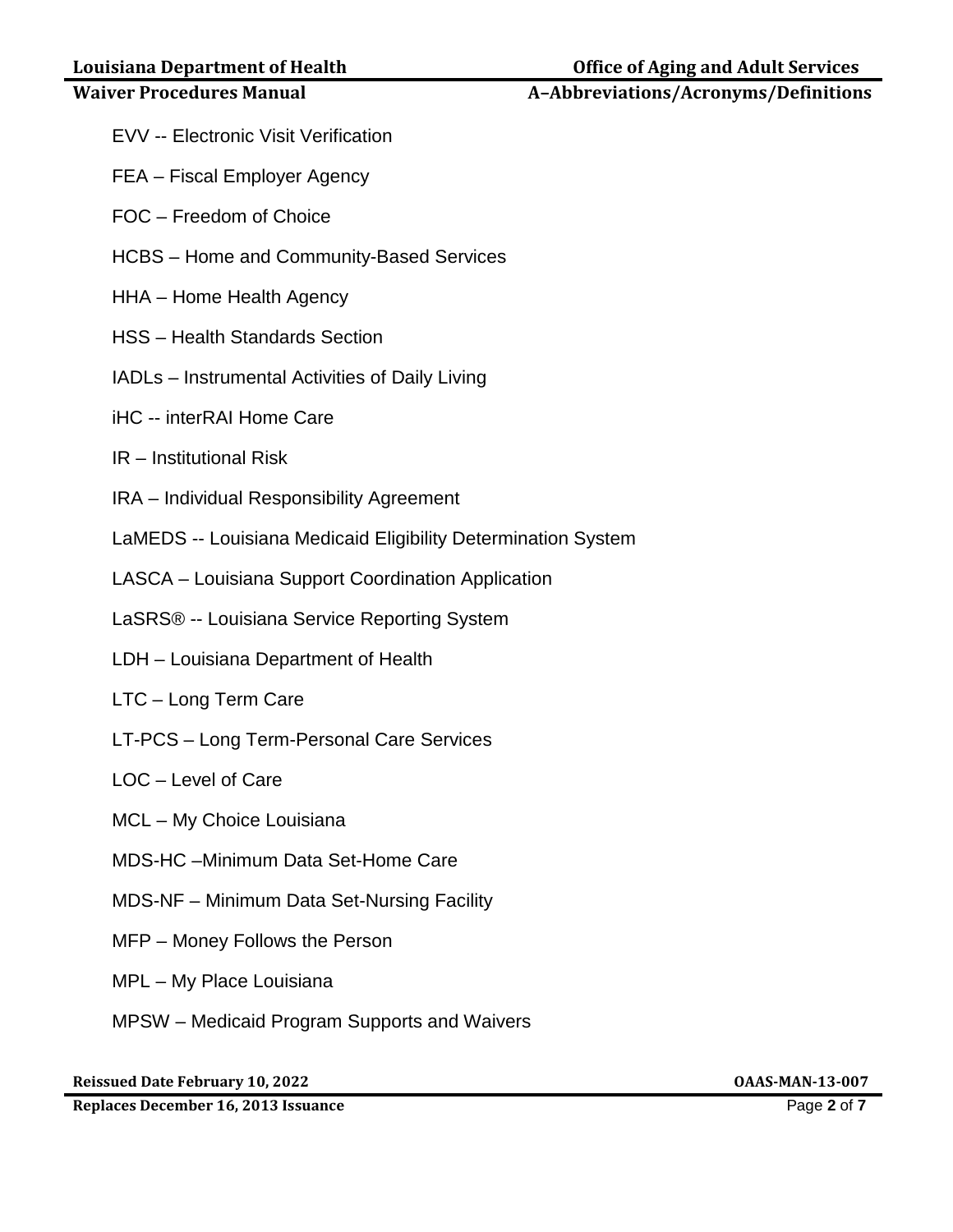#### **Waiver Procedures Manual Manual A–Abbreviations/Acronyms/Definitions**

- NF Nursing Facility
- NF LOC Nursing Facility Level of Care
- OPTS OAAS Participant Tracking System
- OT Occupational Therapy
- PA Prior Authorization
- PACE Program for All-Inclusive Care for the Elderly
- PAS Personal Assistance Services
- PERS Personal Emergency Response System
- PCP Person Centered Planning
- PI Program Integrity
- PLI Patient Liability Income
- PLT Provider Locator Tool
- POC Plan of Care
- PT Physical Therapy
- PW Pathway
- RFSR Request for Services Registry
- RO Office of Aging and Adult Services Regional Office
- RR Responsible Representative
- RUGs Resource Utilization Groups
- SC Support Coordinator
- SCA Support Coordination Agency
- SCD Support Coordination Contact Documentation
- SCM Support Coordination Monitoring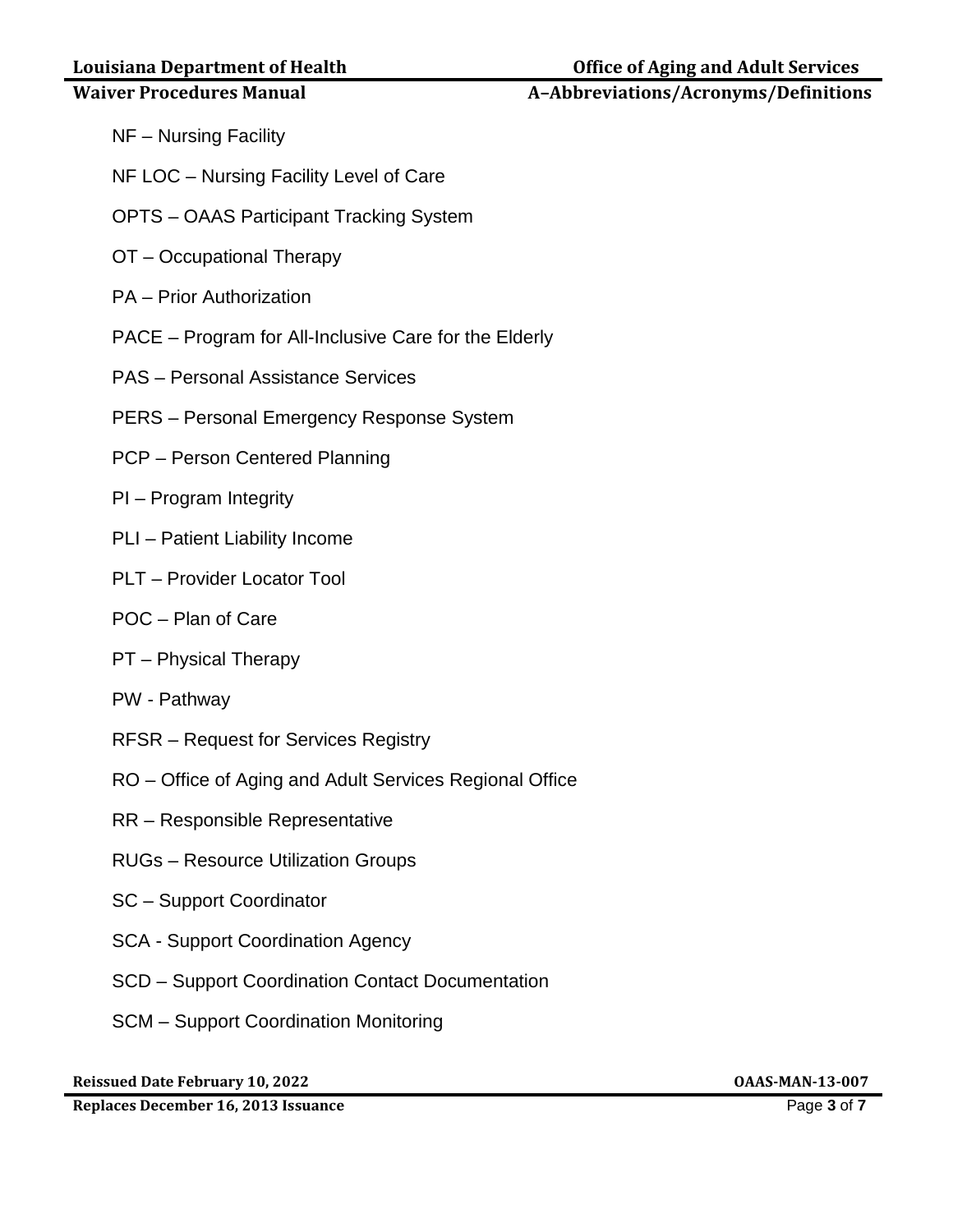### **Waiver Procedures Manual Manual A–Abbreviations/Acronyms/Definitions**

- SCS Support Coordinator Supervisor
- SHARe Service Hour Allocation of Resources
- SIMS Statewide Incident Management System
- SMT Skilled Maintenance Therapy
- SO Office of Aging and Adult Services State Office
- SOE Summary of Evidence
- SPOE Single Point of Entry
- SRI Statistical Resources, Inc.
- SRP Service Review Panel
- SSI Supplemental Security Income
- TC Transition Coordinator
- TISC Transition Intensive Support Coordination
- TS- Transition Services
- TSF Transition Services Form
- VA Veteran's Administration

# **A-200 Definitions**

This is a list of definitions used in this manual.

**Appeal Rights** - A due process system of procedures ensuring an individual will be notified of, and have an opportunity to contest certain decisions.

**Applicant/Individual** - A person whose written application for Medicaid or LDH funded services has been submitted to LDH but whose eligibility has not yet been determined.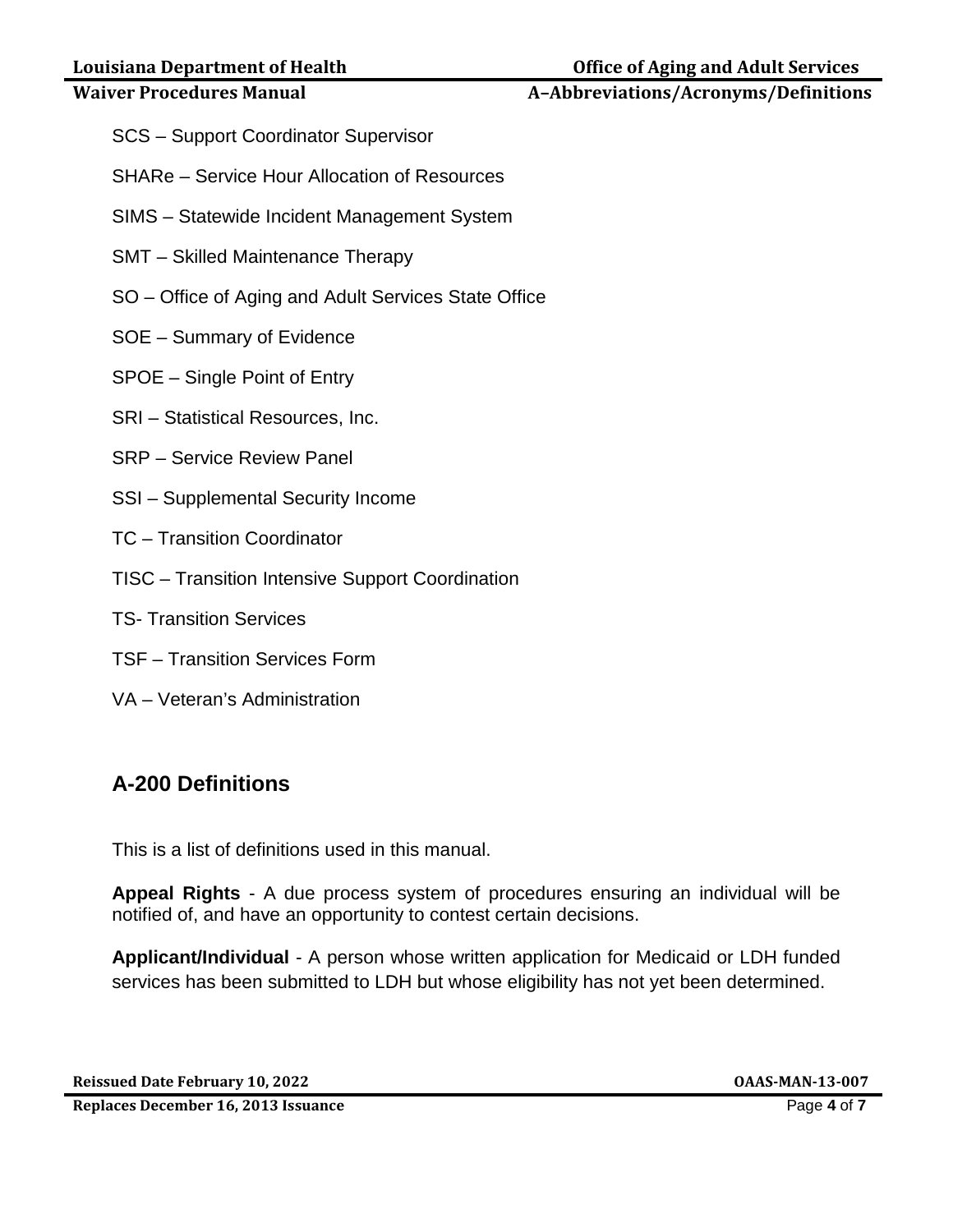### **Waiver Procedures Manual A–Abbreviations/Acronyms/Definitions**

**Assessments/Reassessments** -The process of assessing the individual by completing the interRAI Home Care Assessment (iHC) for all initial, annual, status change and followup assessments/re-assessments. It provides the opportunity to gather information for reevaluating and revising the overall service plan.

**Centers for Medicare and Medicaid Services (CMS)** - The Federal agency in the United States Department of Health and Human Services (DHHS) responsible for administering the Medicaid Program and overseeing and monitoring the State's Medicaid Program.

**Continuous Quality Improvement** - An ongoing process to objectively and systematically monitor and evaluate the quality of services provided to individuals served by Medicaid, to pursue opportunities to improve services, and to correct identified problems.

**Direct Service Provider**- A provider agency that delivers State Plan or Waiver services under a provider agreement with LDH.

**Eligibility** - The determination of whether or not an individual meets established criteria for waiver services.

**Fiscal Intermediary** - This is the fiscal agent with which LDH contracts to operate the Medicaid Management Information System (MMIS). It processes Title XIX claims for Medicaid services, issues appropriate payment and provides assistance to providers on claims.

**Formal services** - Another term for paid services.

**Home and Community-Based Services** - A collection of services available in the home or in a community setting to enable participants who meet Nursing Facility Level of Care to remain in their own home setting on in the community. These are provided under a special Medicaid program.

**Informal Services** - Another term for non-paid services provided by family, friends and community/social network.

**interRAI Home Care Assessment**-- An assessment tool that evaluates the needs, strengths, and preferences of persons in home and community care settings. It focuses on the person's functioning and quality of life and facilitates referrals. The interRAI HC can be used to assess eligibility criteria.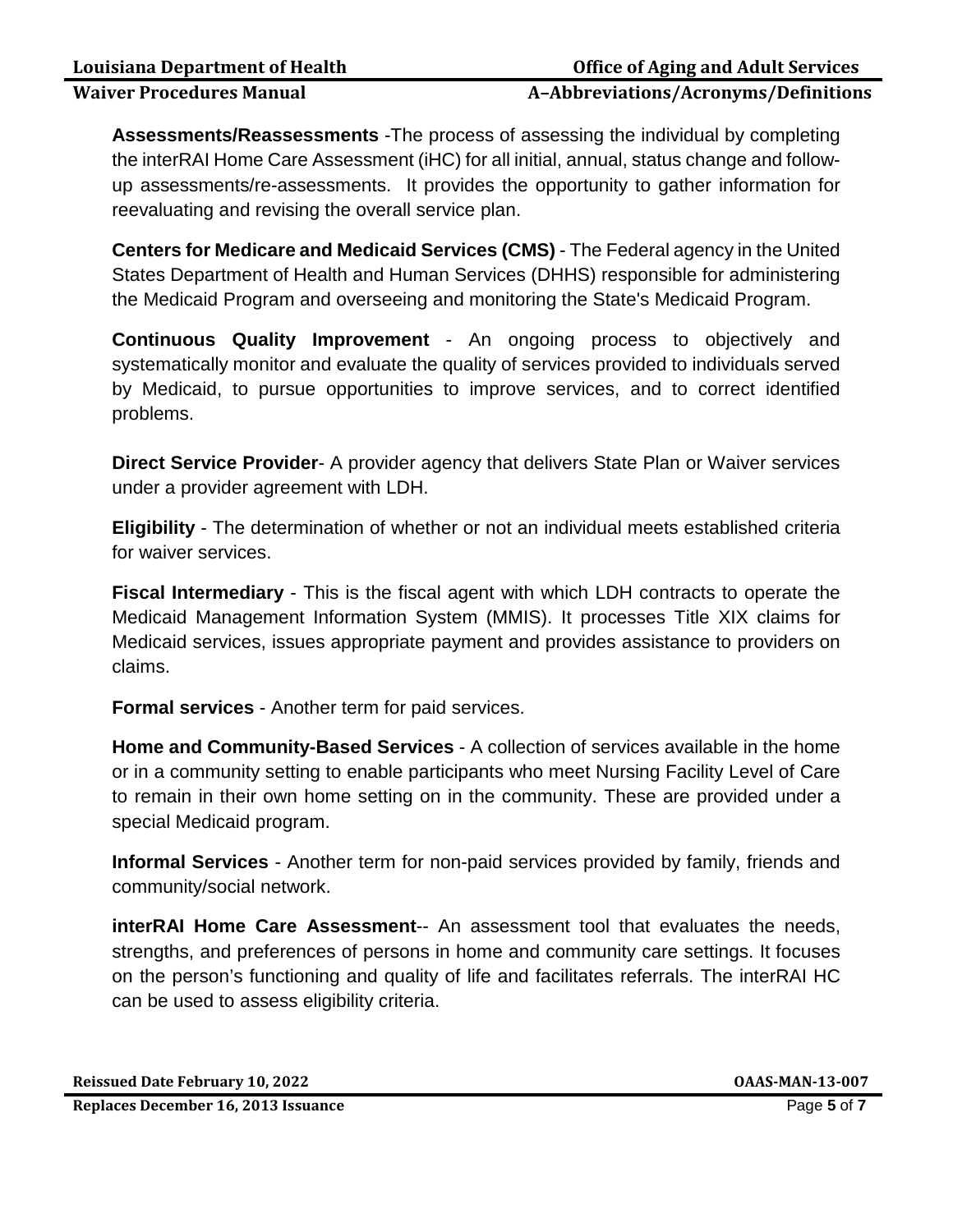#### **Waiver Procedures Manual A–Abbreviations/Acronyms/Definitions**

**Linkage** - Assignment of the participant by OAAS or designee to the chosen Support Coordination Agency as identified on the Freedom of Choice (FOC) form.

**Louisiana Department of Health (LDH) -**The state agency responsible for administering the Medicaid Program and health and related services including public health, mental health, developmental disabilities, and alcohol and substance abuse services.

**Medicaid** - A federal-state financed entitlement program that provides medical services primarily to low-income individuals under a State Plan approved under Title XIX of the Social Security Act.

**Office of Aging and Adult Services (OAAS)** - Functions in the Louisiana Department of Health (LDH). OAAS is responsible for oversight of the nine (9) Regional Offices. OAAS ensures that Home and Community-Based Services (HCBS) are delivered to individuals according to Centers for Medicare and Medicaid Services (CMS) guidelines.

**Person Centered Planning**- The process of ensuring individuals are at the center of planning and meeting their specified needs is at the forefront. Person centered planning supports the individual to plan their life by gathering and integrating formal and informal supports relevant to the development of an individualized Plan of Care (POC).

**Plan of Care (POC)** - A document that specifies participant's preferences for services, short and long-term goals, concerns, and assistance/interventions needed.

**Participant** - The individual who is receiving services.

**Regional Office (RO)** - Functions in the Louisiana Department of Health (LDH) under the supervision of OAAS. OAAS operates nine (9) Regional Offices throughout the state. OAAS RO is responsible for monitoring the support coordination agencies, as well as providing training and technical assistance to these agencies.

**Responsible Representative**- This individual is designated by a waiver participant to act on his/her behalf when dealing with DHH and/or its designee (i.e. support coordination agency and/or provider agency). In the case of an interdicted individual, the representative must be the curator appointed by the court of competent jurisdiction.

**Patient Liability Income** - A term used to describe when a waiver participant's income is over the Long Term Care Special Income Level (SIL) and he/she is able to spend down and pay a liability amount toward his/her paid services.